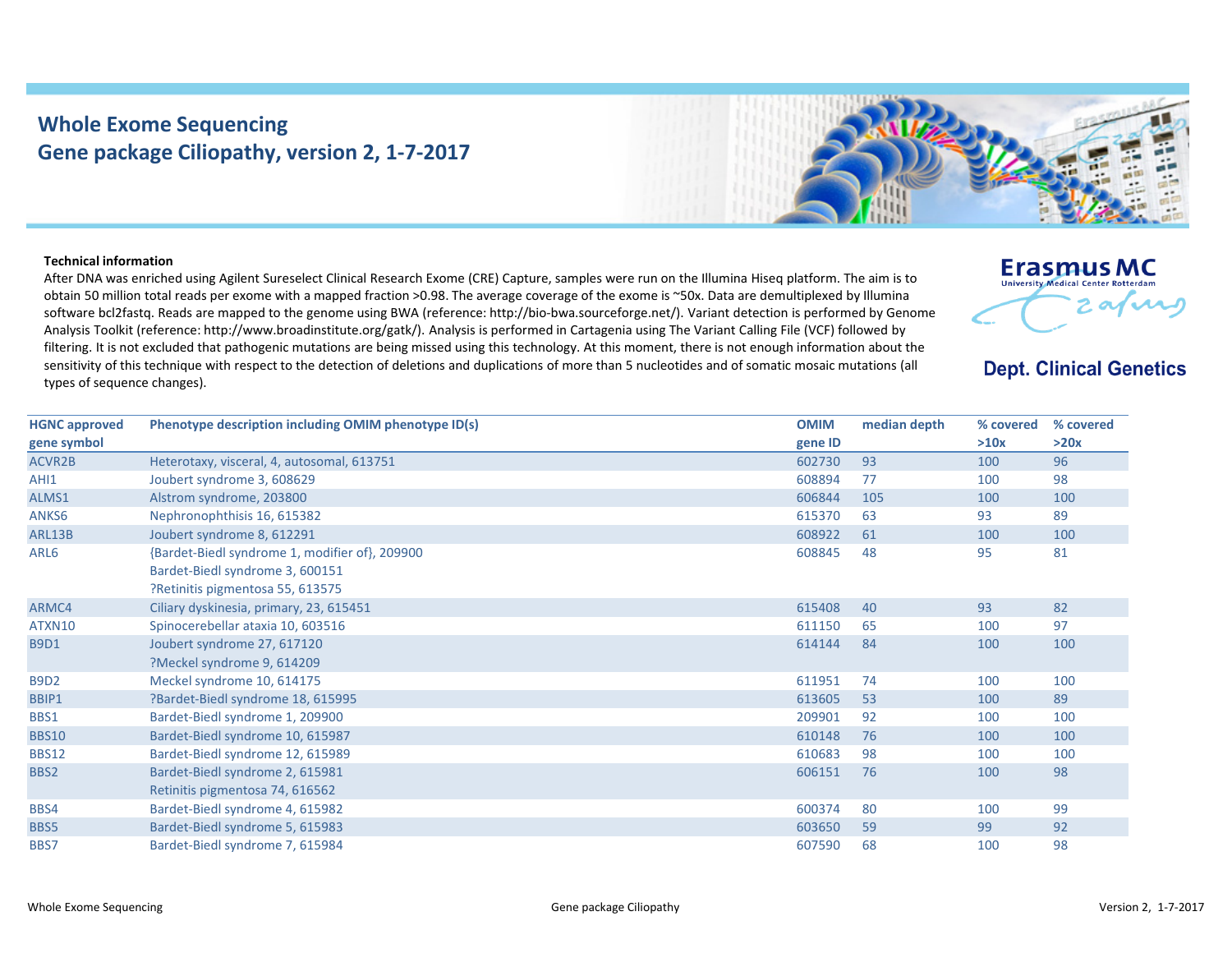| <b>HGNC approved</b>                       | Phenotype description including OMIM phenotype ID(s)                   | <b>OMIM</b> | median depth | % covered | % covered   |
|--------------------------------------------|------------------------------------------------------------------------|-------------|--------------|-----------|-------------|
| gene symbol                                |                                                                        | gene ID     |              | >10x      | >20x        |
| BBS9                                       | Bardet-Biedl syndrome 9, 615986                                        | 607968      | 76           | 98        | 93          |
| C21orf59                                   | Ciliary dyskinesia, primary, 26, 615500                                | 615494      | 44           | 92        | 85          |
| C <sub>2</sub> C <sub>D</sub> <sub>3</sub> | ?Orofaciodigital syndrome XIV, 615948                                  | 615944      | 47           | 98        | 91          |
| C5orf42                                    | Joubert syndrome 17, 614615                                            | 614571      | 78           | 100       | 96          |
|                                            | Orofaciodigital syndrome VI, 277170                                    |             |              |           |             |
| CC2D2A                                     | COACH syndrome, 216360                                                 | 612013      | 82           | 100       | 99          |
|                                            | Joubert syndrome 9, 612285                                             |             |              |           |             |
|                                            | Meckel syndrome 6, 612284                                              |             |              |           |             |
| <b>CCDC103</b>                             | Ciliary dyskinesia, primary, 17, 614679                                | 614677      | 95           | 100       | 100         |
| <b>CCDC114</b>                             | Ciliary dyskinesia, primary, 20, 615067                                | 615038      | 59           | 100       | 94          |
| <b>CCDC151</b>                             | Ciliary dyskinesia, primary, 30, 616037                                | 615956      | 55           | 100       | 94          |
| CCDC28B                                    | {Bardet-Biedl syndrome 1, modifier of}, 209900                         | 610162      | 59           | 100       | 100         |
| CCDC39                                     | Ciliary dyskinesia, primary, 14, 613807                                | 613798      | 62           | 100       | 96          |
| CCDC40                                     | Ciliary dyskinesia, primary, 15, 613808                                | 613799      | 83           | 100       | 100         |
| CCDC65                                     | Ciliary dyskinesia, primary, 27, 615504                                | 611088      | 29           | 94        | 71          |
| <b>CCNO</b>                                | Ciliary dyskinesia, primary, 29, 615872                                | 607752      | 48           | 99        | 92          |
| <b>CENPF</b>                               | Stromme syndrome, 243605                                               | 600236      | 50           | 96        | 87          |
| <b>CEP104</b>                              | Joubert syndrome 25, 616781                                            | 616690      | 47           | 99        | 88          |
| <b>CEP120</b>                              | Short-rib thoracic dysplasia 13 with or without polydactyly, 616300    | 613446      | 47           | 98        | 87          |
| <b>CEP164</b>                              | Nephronophthisis 15, 614845                                            | 614848      | 68           | 100       | 98          |
| <b>CEP290</b>                              | ?Bardet-Biedl syndrome 14, 615991                                      | 610142      | 55           | 98        | 92          |
|                                            | Joubert syndrome 5, 610188                                             |             |              |           |             |
|                                            | Leber congenital amaurosis 10, 611755                                  |             |              |           |             |
|                                            | Meckel syndrome 4, 611134                                              |             |              |           |             |
|                                            | Senior-Loken syndrome 6, 610189                                        |             |              |           |             |
| <b>CEP41</b>                               | Joubert syndrome 15, 614464                                            | 610523      | 64           | 100       | 93          |
| <b>CEP83</b>                               | Nephronophthisis 18, 615862                                            | 615847      | 34           | 86        | 55          |
| CFC1                                       | Heterotaxy, visceral, 2, autosomal, 605376                             | 605194      | 35           | 76        | 55          |
| CSPP1                                      | Joubert syndrome 21, 615636                                            | 611654      | 38           | 96        | 81          |
| DCDC2                                      | ?Deafness 66, 610212                                                   | 605755      | 58           | 100       | 93          |
|                                            | Nephronophthisis 19, 616217                                            |             |              |           |             |
|                                            | Sclerosing cholangitis, neonatal, 617394                               |             |              |           |             |
| DDX59                                      | Orofaciodigital syndrome V, 174300                                     | 615464      | 59           | 99        | 89          |
| DNAAF1                                     | Ciliary dyskinesia, primary, 13, 613193                                | 613190      | 88           | 100       | 100         |
| DNAAF2                                     | Ciliary dyskinesia, primary, 10, 612518                                | 612517      | 70           | 100       | 97          |
| DNAAF3                                     | Ciliary dyskinesia, primary, 2, 606763                                 | 614566      | 70           | 100       | 97          |
| DNAAF4                                     | Ciliary dyskinesia, primary, 25, 615482                                | 608706      | 63           | 100       | $\mathbf 0$ |
|                                            | {Dyslexia, susceptibility to, 1}, 127700                               |             |              |           |             |
| <b>DNAAF5</b>                              | Ciliary dyskinesia, primary, 18, 614874                                | 614864      | 82           | 90        | 82          |
| DNAH11                                     | Ciliary dyskinesia, primary, 7, with or without situs inversus, 611884 | 603339      | 87           | 100       | 99          |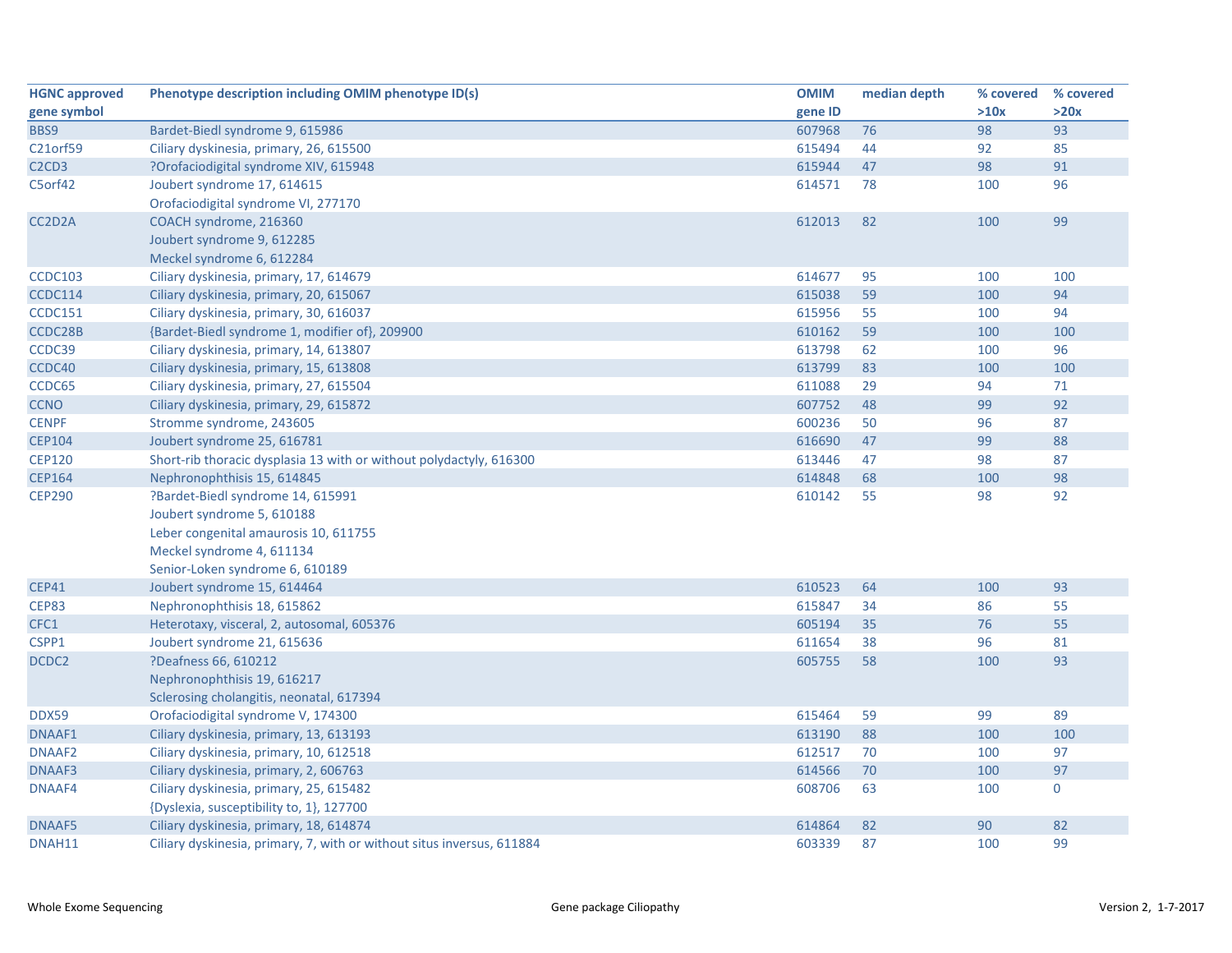| <b>HGNC approved</b> | Phenotype description including OMIM phenotype ID(s)                           | <b>OMIM</b> | median depth | % covered | % covered |
|----------------------|--------------------------------------------------------------------------------|-------------|--------------|-----------|-----------|
| gene symbol          |                                                                                | gene ID     |              | >10x      | >20x      |
| DNAH <sub>5</sub>    | Ciliary dyskinesia, primary, 3, with or without situs inversus, 608644         | 603335      | 85           | 100       | 99        |
| DNAI1                | Ciliary dyskinesia, primary, 1, with or without situs inversus, 244400         | 604366      | 84           | 100       | 97        |
| DNAI <sub>2</sub>    | Ciliary dyskinesia, primary, 9, with or without situs inversus, 612444         | 605483      | 107          | 100       | 98        |
| DNAJB13              | Ciliary dyskinesia, primary, 34, 617091                                        | 610263      | 42           | 99        | 79        |
| DNAL1                | Ciliary dyskinesia, primary, 16, 614017                                        | 610062      | 57           | 90        | 89        |
| DNHD1                | No OMIM phenotype                                                              | 617277      | 69           | 100       | 96        |
| DRC1                 | Ciliary dyskinesia, primary, 21, 615294                                        | 615288      | 34           | 96        | 79        |
| DYNC2H1              | Short-rib thoracic dysplasia 3 with or without polydactyly, 613091             | 603297      | 64           | 99        | 94        |
| <b>EVC</b>           | Ellis-van Creveld syndrome, 225500                                             | 604831      | 77           | 94        | 91        |
|                      | ?Weyers acrofacial dysostosis, 193530                                          |             |              |           |           |
| EVC <sub>2</sub>     | Ellis-van Creveld syndrome, 225500                                             | 607261      | 78           | 97        | 95        |
|                      | Weyers acrofacial dysostosis, 193530                                           |             |              |           |           |
| EXOC8                | No OMIM phenotype                                                              | 615283      | 79           | 100       | 100       |
| <b>FLNC</b>          | Cardiomyopathy, familial hypertrophic, 26                                      | 102565      | 90           | 100       | 99        |
|                      | Cardiomyopathy, familial restrictive 5, 617047                                 |             |              |           |           |
|                      | Myopathy, distal, 4, 614065                                                    |             |              |           |           |
|                      | Myopathy, myofibrillar, 5, 609524                                              |             |              |           |           |
| FOXH1                | No OMIM phenotype                                                              | 603621      | 50           | 100       | 100       |
| GAS8                 | Ciliary dyskinesia, primary, 33, 616726                                        | 605178      | 48           | 99        | 90        |
| GDF1                 | Double-outlet right ventricle, 217095                                          | 602880      | 27           | 70        | 49        |
|                      | Right atrial isomerism, 208530                                                 |             |              |           |           |
|                      | Tetralogy of Fallot, 187500                                                    |             |              |           |           |
|                      | Transposition of great arteries, dextro-looped 3, 613854                       |             |              |           |           |
| GLIS2                | Nephronophthisis 7, 611498                                                     | 608539      | 74           | 100       | 96        |
| <b>HYDIN</b>         | Ciliary dyskinesia, primary, 5, 608647                                         | 610812      | 147          | 100       | 100       |
| HYLS1                | Hydrolethalus syndrome, 236680                                                 | 610693      | 66           | 100       | 100       |
| <b>IFT122</b>        | Cranioectodermal dysplasia 1, 218330                                           | 606045      | 97           | 100       | 99        |
| <b>IFT140</b>        | Short-rib thoracic dysplasia 9 with or without polydactyly, 266920             | 614620      | 82           | 100       | 99        |
| <b>IFT172</b>        | Retinitis pigmentosa 71, 616394                                                | 607386      | 77           | 100       | 99        |
|                      | Short-rib thoracic dysplasia 10 with or without polydactyly, 615630            |             |              |           |           |
| IFT27                | ?Bardet-Biedl syndrome 19, 615996                                              | 615870      | 45           | 100       | 83        |
| IFT43                | Cranioectodermal dysplasia 3, 614099                                           | 614068      | 45           | 100       | 99        |
| IFT80                | Short-rib thoracic dysplasia 2 with or without polydactyly, 611263             | 611177      | 54           | 99        | 92        |
| <b>INPP5E</b>        | Joubert syndrome 1, 213300                                                     | 613037      | 71           | 98        | 92        |
|                      | Mental retardation, truncal obesity, retinal dystrophy, and micropenis, 610156 |             |              |           |           |
| <b>INVS</b>          | Nephronophthisis 2, infantile, 602088                                          | 243305      | 82           | 100       | 99        |
| IQCB1                | Senior-Loken syndrome 5, 609254                                                | 609237      | 65           | 99        | 89        |
| <b>KIAA0586</b>      | Joubert syndrome 23, 616490                                                    | 610178      | 39           | 89        | 75        |
|                      | Short-rib thoracic dysplasia 14 with polydactyly, 616546                       |             |              |           |           |
| <b>KIF14</b>         | ?Meckel syndrome 12, 616258                                                    | 611279      | 43           | 90        | 70        |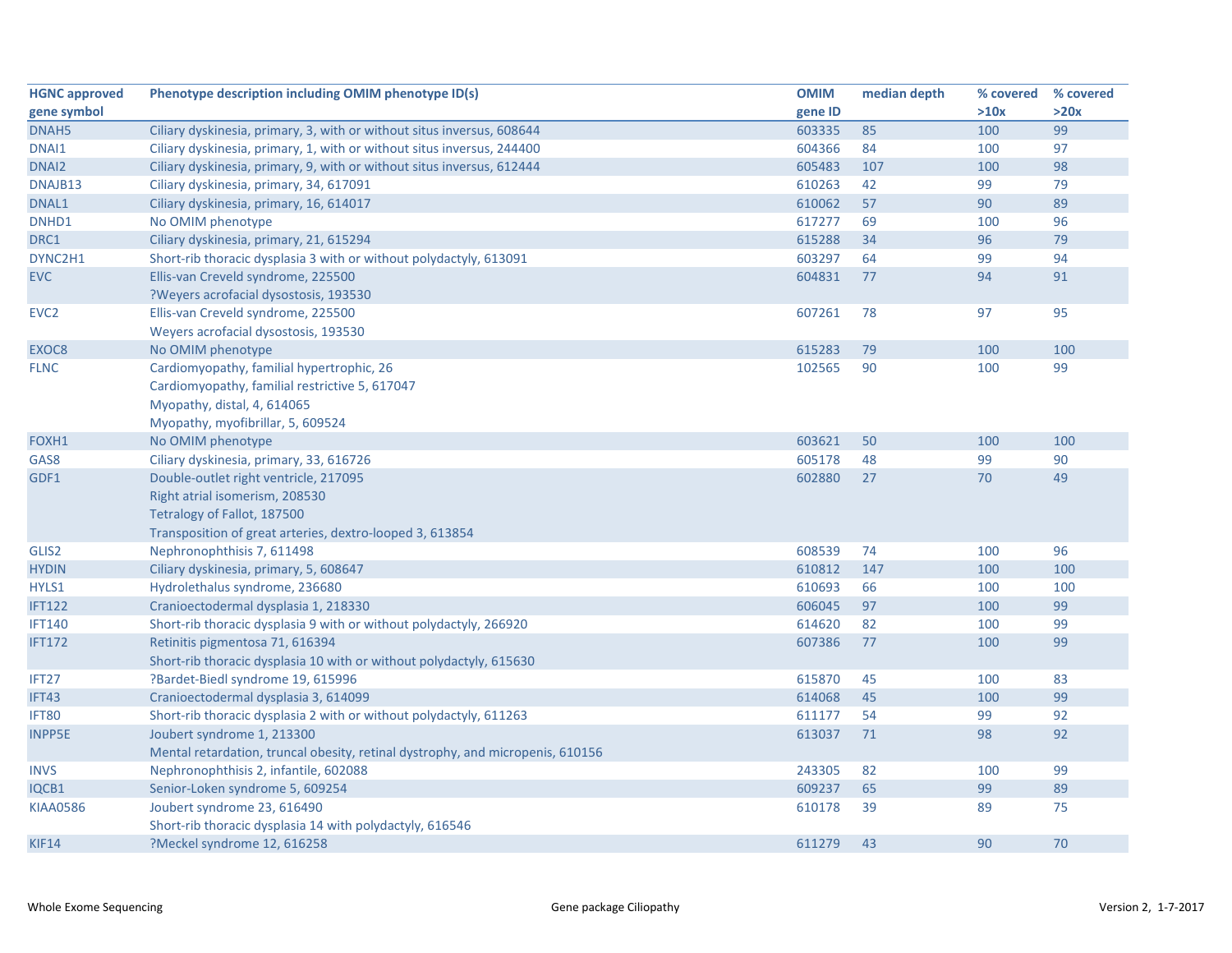| <b>HGNC approved</b> | Phenotype description including OMIM phenotype ID(s)                          | <b>OMIM</b> | median depth | % covered | % covered |
|----------------------|-------------------------------------------------------------------------------|-------------|--------------|-----------|-----------|
| gene symbol          |                                                                               | gene ID     |              | >10x      | >20x      |
| KIF7                 | Acrocallosal syndrome, 200990                                                 | 611254      | 64           | 98        | 93        |
|                      | ?Al-Gazali-Bakalinova syndrome, 607131                                        |             |              |           |           |
|                      | ?Hydrolethalus syndrome 2, 614120                                             |             |              |           |           |
|                      | Joubert syndrome 12, 200990                                                   |             |              |           |           |
| LCA5                 | Leber congenital amaurosis 5, 604537                                          | 611408      | 70           | 100       | 97        |
| LEFTY2               | Left-right axis malformations                                                 | 601877      | 31           | 81        | 65        |
| LRRC6                | Ciliary dyskinesia, primary, 19, 614935                                       | 614930      | 79           | 100       | 95        |
| LZTFL1               | Bardet-Biedl syndrome 17, 615994                                              | 606568      | 87           | 100       | 92        |
| <b>MKKS</b>          | Bardet-Biedl syndrome 6, 605231                                               | 604896      | 106          | 100       | 100       |
|                      | McKusick-Kaufman syndrome, 236700                                             |             |              |           |           |
| MKS1                 | Bardet-Biedl syndrome 13, 615990                                              | 609883      | 73           | 100       | 98        |
|                      | Joubert syndrome 28, 617121                                                   |             |              |           |           |
|                      | Meckel syndrome 1, 249000                                                     |             |              |           |           |
| NEK1                 | Short-rib thoracic dysplasia 6 with or without polydactyly, 263520            | 604588      | 62           | 99        | 92        |
| NEK8                 | ?Nephronophthisis 9, 613824                                                   | 609799      | 94           | 100       | 100       |
|                      | ?Renal-hepatic-pancreatic dysplasia 2, 615415                                 |             |              |           |           |
| NME8                 | Ciliary dyskinesia, primary, 6, 610852                                        | 607421      | 76           | 100       | 99        |
| <b>NODAL</b>         | Heterotaxy, visceral, 5, 270100                                               | 601265      | 106          | 100       | 100       |
| NPHP1                | Joubert syndrome 4, 609583                                                    | 607100      | 78           | 100       | 99        |
|                      | Nephronophthisis 1, juvenile, 256100                                          |             |              |           |           |
|                      | Senior-Loken syndrome-1, 266900                                               |             |              |           |           |
| NPHP3                | Meckel syndrome 7, 267010                                                     | 608002      | 77           | 100       | 100       |
|                      | Nephronophthisis 3, 604387                                                    |             |              |           |           |
|                      | Renal-hepatic-pancreatic dysplasia 1, 208540                                  |             |              |           |           |
| NPHP4                | Nephronophthisis 4, 606966                                                    | 607215      | 87           | 100       | 100       |
|                      | Senior-Loken syndrome 4, 606996                                               |             |              |           |           |
| <b>OCRL</b>          | Dent disease 2, 300555                                                        | 300535      | 45           | 99        | 93        |
|                      | Lowe syndrome, 309000                                                         |             |              |           |           |
| OFD1                 | Joubert syndrome 10, 300804                                                   | 300170      | 43           | 99        | 88        |
|                      | Orofaciodigital syndrome I, 311200                                            |             |              |           |           |
|                      | ?Retinitis pigmentosa 23, 300424                                              |             |              |           |           |
|                      | Simpson-Golabi-Behmel syndrome, type 2, 300209                                |             |              |           |           |
| PDE6D                | ?Joubert syndrome 22, 615665                                                  | 602676      | 43           | 100       | 94        |
| PKD1                 | Polycystic kidney disease, adult type I, 173900                               | 601313      | 76           | 98        | 95        |
| PKD <sub>2</sub>     | Polycystic kidney disease 2, 613095                                           | 173910      | 67           | 95        | 89        |
| PKHD1                | Polycystic kidney and hepatic disease, 263200                                 | 606702      | 83           | 100       | 99        |
| POC1A                | Short stature, onychodysplasia, facial dysmorphism, and hypotrichosis, 614813 | 614783      | 90           | 100       | 100       |
| <b>RPGRIP1</b>       | Cone-rod dystrophy 13, 608194                                                 | 605446      | 86           | 100       | 99        |
|                      | Leber congenital amaurosis 6, 613826                                          |             |              |           |           |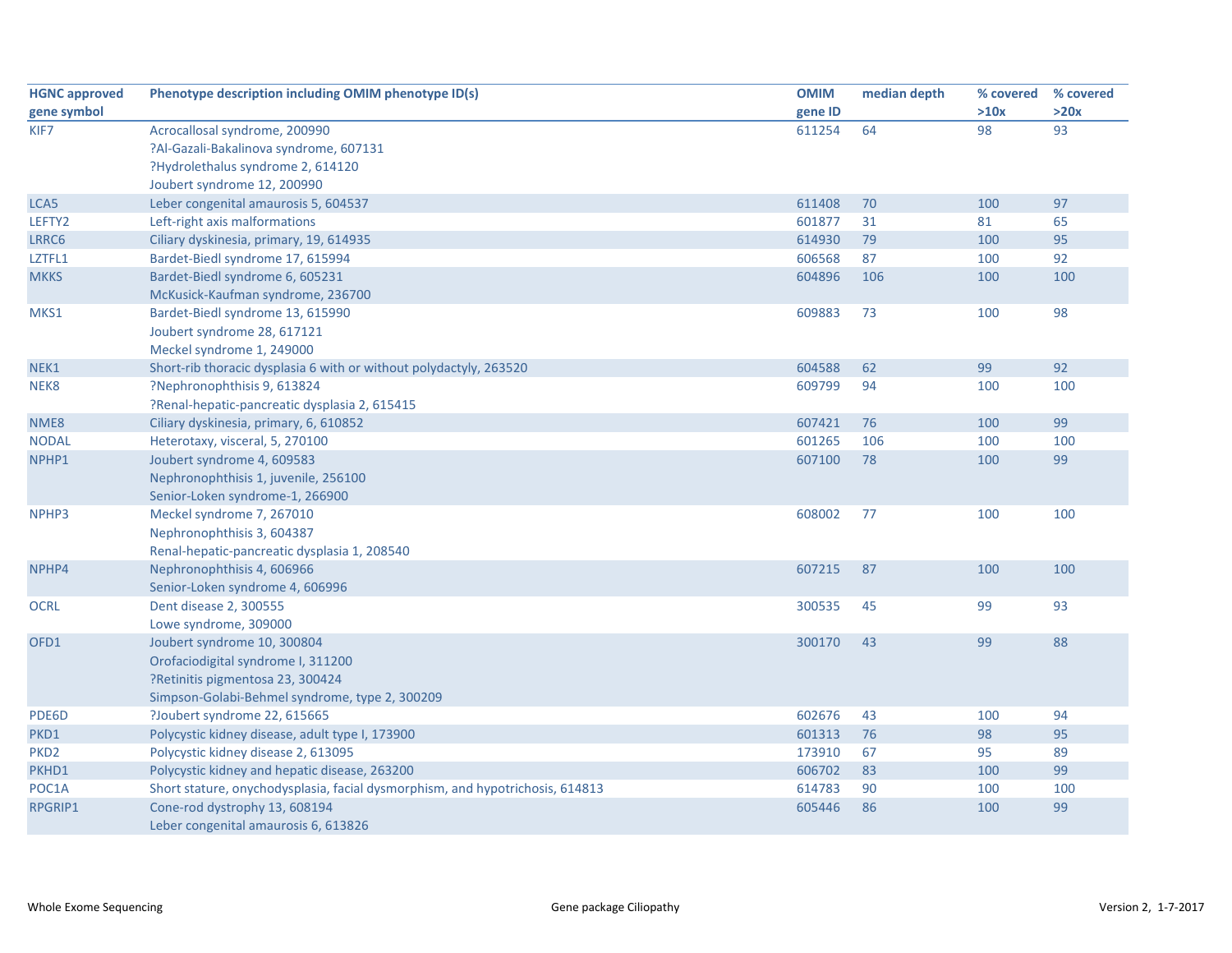| <b>HGNC</b> approved | Phenotype description including OMIM phenotype ID(s)               | <b>OMIM</b> | median depth | % covered | % covered |
|----------------------|--------------------------------------------------------------------|-------------|--------------|-----------|-----------|
| gene symbol          |                                                                    | gene ID     |              | >10x      | >20x      |
| RPGRIP1L             | COACH syndrome, 216360                                             | 610937      | 77           | 97        | 95        |
|                      | Joubert syndrome 7, 611560                                         |             |              |           |           |
|                      | Meckel syndrome 5, 611561                                          |             |              |           |           |
| RSPH1                | Ciliary dyskinesia, primary, 24, 615481                            | 609314      | 54           | 100       | 94        |
| RSPH3                | Ciliary dyskinesia, primary, 32, 616481                            | 615876      | 50           | 97        | 86        |
| RSPH4A               | Ciliary dyskinesia, primary, 11, 612649                            | 612647      | 78           | 100       | 100       |
| RSPH9                | Ciliary dyskinesia, primary, 12, 612650                            | 612648      | 100          | 100       | 100       |
| SCLT1                | No OMIM phenotype                                                  | 611399      | 60           | 100       | 95        |
| SDCCAG8              | Bardet-Biedl syndrome 16, 615993                                   | 613524      | 70           | 100       | 99        |
|                      | Senior-Loken syndrome 7, 613615                                    |             |              |           |           |
| SPAG1                | Ciliary dyskinesia, primary, 28, 615505                            | 603395      | 36           | 89        | 69        |
| SPATA7               | Leber congenital amaurosis 3, 604232                               | 609868      | 71           | 100       | 96        |
|                      | Retinitis pigmentosa, juvenile, 604232                             |             |              |           |           |
| <b>TBC1D32</b>       | No OMIM phenotype                                                  | 615867      | 30           | 88        | 60        |
| TCTN1                | Joubert syndrome 13, 614173                                        | 609863      | 70           | 100       | 97        |
| TCTN <sub>2</sub>    | Joubert syndrome 24, 616654                                        | 613846      | 93           | 100       | 100       |
|                      | ?Meckel syndrome 8, 613885                                         |             |              |           |           |
| TCTN3                | Joubert syndrome 18, 614815                                        | 613847      | 60           | 100       | 96        |
|                      | Orofaciodigital syndrome IV, 258860                                |             |              |           |           |
| <b>TMEM138</b>       | Joubert syndrome 16, 614465                                        | 614459      | 67           | 100       | 100       |
| <b>TMEM216</b>       | Joubert syndrome 2, 608091                                         | 613277      | 87           | 100       | 100       |
|                      | Meckel syndrome 2, 603194                                          |             |              |           |           |
| <b>TMEM231</b>       | Joubert syndrome 20, 614970                                        | 614949      | 56           | 98        | 93        |
|                      | Meckel syndrome 11, 615397                                         |             |              |           |           |
| <b>TMEM237</b>       | Joubert syndrome 14, 614424                                        | 614423      | 80           | 100       | 99        |
| TMEM67               | {Bardet-Biedl syndrome 14, modifier of}, 615991                    | 609884      | 51           | 99        | 90        |
|                      | COACH syndrome, 216360                                             |             |              |           |           |
|                      | Joubert syndrome 6, 610688                                         |             |              |           |           |
|                      | Meckel syndrome 3, 607361                                          |             |              |           |           |
|                      | Nephronophthisis 11, 613550                                        |             |              |           |           |
| TRIM32               | ?Bardet-Biedl syndrome 11, 615988                                  | 602290      | 77           | 100       | 100       |
|                      | Muscular dystrophy, limb-girdle, type 2H, 254110                   |             |              |           |           |
| TTBK2                | Spinocerebellar ataxia 11, 604432                                  | 611695      | 70           | 100       | 99        |
| TTC21B               | Nephronophthisis 12, 613820                                        | 612014      | 70           | 100       | 97        |
|                      | Short-rib thoracic dysplasia 4 with or without polydactyly, 613819 |             |              |           |           |
| TTC8                 | Bardet-Biedl syndrome 8, 615985                                    | 608132      | 64           | 100       | 90        |
|                      | ?Retinitis pigmentosa 51, 613464                                   |             |              |           |           |
| TULP1                | Leber congenital amaurosis 15, 613843                              | 602280      | 65           | 100       | 97        |
|                      | Retinitis pigmentosa 14, 600132                                    |             |              |           |           |